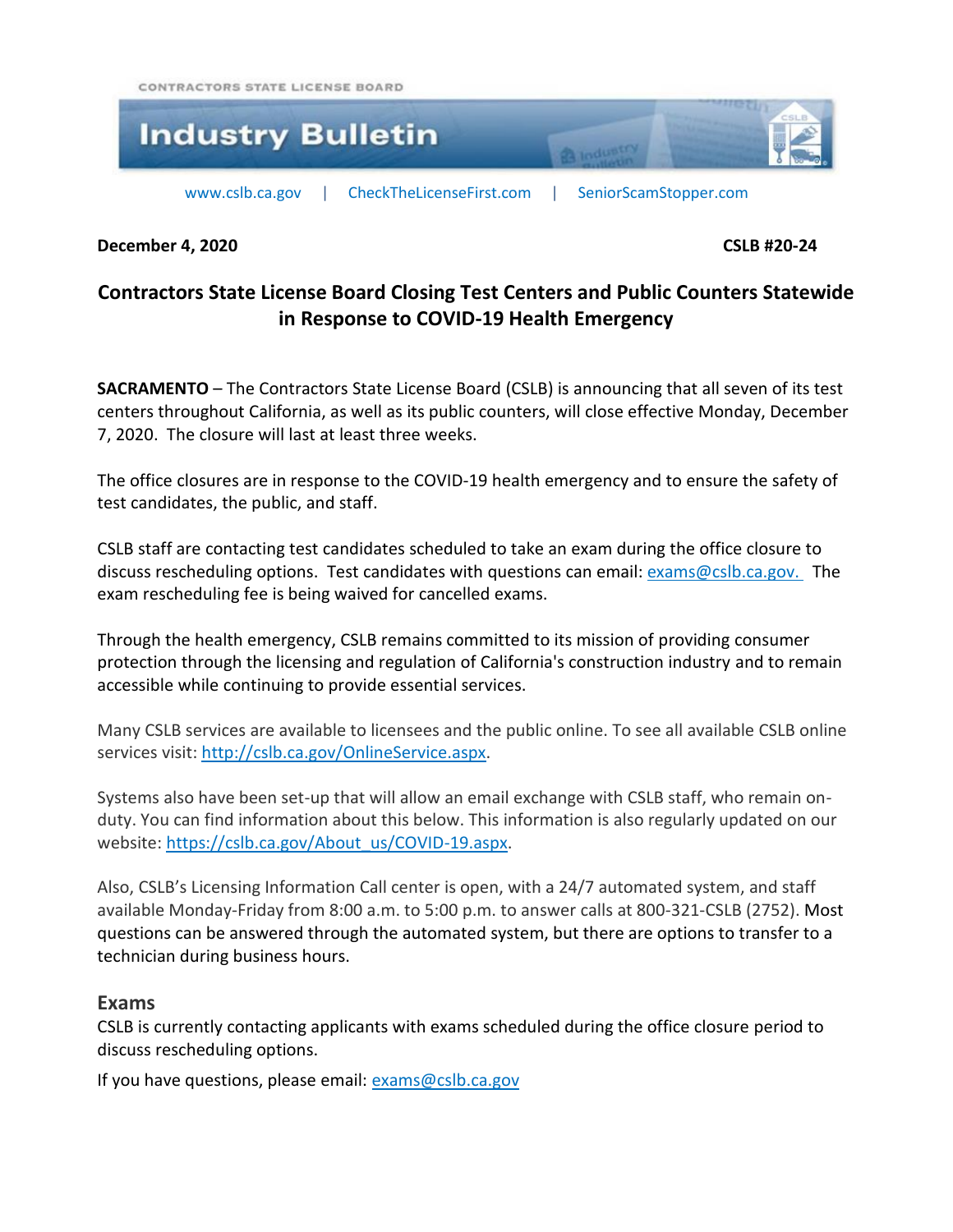Be sure to include your name and application number. Please note that CSLB is waiving the rescheduling fee for cancelled exams.

## **Licensing or License Application Questions/Issues:**

[Licensing@cslb.ca.gov](mailto:Licensing@cslb.ca.gov)

Be sure to include your phone number and other relevant information, such as license number, application fee number, and any other information that will help staff provide you a thorough response.

## **Enforcement Questions/Issues**

#### [Enforcement@cslb.ca.gov](mailto:Enforcement@cslb.ca.gov)

Be sure to include your phone number and other relevant information, such as a complaint number, license number, citation number, or case number. This will help CSLB staff provide you a thorough response.

## **License Classification Questions**

[Classifications@cslb.ca.gov](mailto:Classifications@cslb.ca.gov)

## **Other Questions/Issues** [Info@cslb.ca.gov](mailto:Info@cslb.ca.gov)

## **Frequently Asked Questions**

#### **1. Is CSLB reducing or waiving any fees?**

Absent emergency legislation, emergency regulations, or an executive order, CSLB cannot reduce or waive standing laws and regulations. CSLB can and has begun waiving the fee for license applicants to reschedule a cancelled exam.

#### **2. Is CSLB extending the expiration date for contractor licenses?**

No, license expiration dates are not being extended. CSLB staff are still processing renewal paperwork. Please send your renewal payment and paperwork at least four weeks before your expiration date to allow for any additional time it will take for the renewal to be delivered and processed.

CSLB has launched an online renewal process for sole owner licenses and a method for other contractors to pay their renewal fees online: <https://www.cslb.ca.gov/Renewals.aspx> Please note that licenses cannot be renewed more than 60 days before they're set to expire.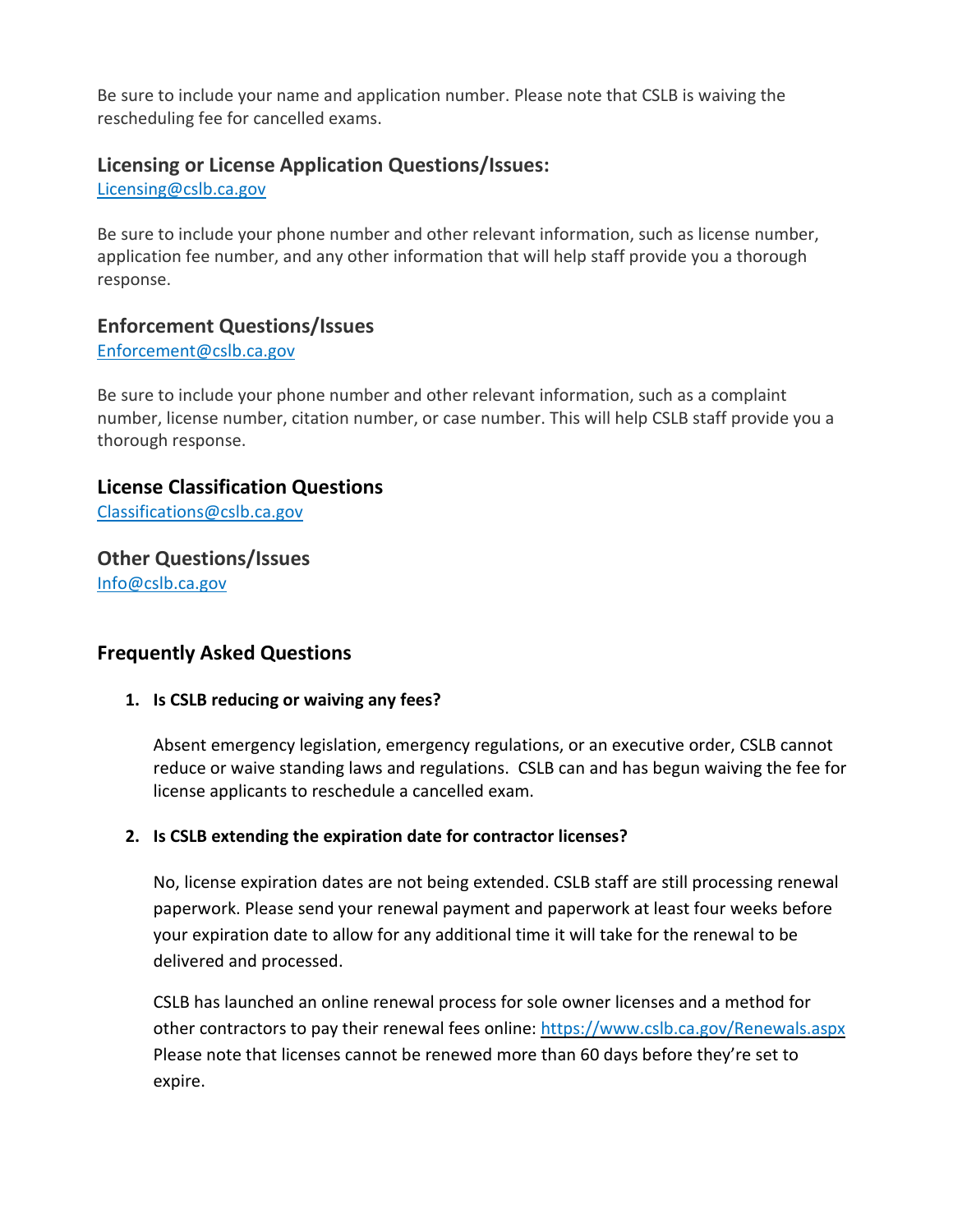## 3. Is CSLB allowing additional time for applicants to get their license as a result of closing test **centers?**

Yes, CSLB has extended the void date of license applications for 60 days, so applicants don't have to worry about their application expiring and becoming void. This is especially important because some live scan locations may have closed due to the COVID-19 health emergency, possibly delaying applicants' ability to submit required fingerprints.

## **4. My license exam was cancelled, what happens next?**

CSLB is currently contacting applicants with exams scheduled during the office closure period to discuss rescheduling options. If you have questions, please email: [exams@cslb.ca.gov](mailto:exams@cslb.ca.gov) 

Be sure to include your name and application number. Please note that CSLB is waiving the rescheduling fee for cancelled exams.

## **5. Can I still file a complaint with CSLB?**

Yes, you can start the complaint process online at: [https://www.cslb.ca.gov/Consumers/Filing\\_A\\_Complaint/.](https://www.cslb.ca.gov/Consumers/Filing_A_Complaint/)

## **6. Is CSLB still investigating consumer complaints?**

Yes, CSLB Enforcement staff continue their work and are making an increased effort to communicate over the phone, by video conference, and through emails. The same goes for our complaint resolution and arbitration programs.

## **7. What online services does CSLB offer?**

- [License](https://www.cslb.ca.gov/OnlineServices/CheckLicenseII/CheckLicense.aspx) Check Check the status of a contractor's license, including complaint disclosure information
- Find My Licensed [Contractor](https://www.cslb.ca.gov/OnlineServices/CheckLicenseII/ZipCodeSearch.aspx) Build a personalized list of licensed contractors in your area
- [Application](https://www.cslb.ca.gov/OnlineServices/CheckApplicationII/ApplicantRequest.aspx) Status Where license applicants can find the status of their application
- Submit [Asbestos](https://www.cslb.ca.gov/OnlineServices/WebApplication/InteractivePDFs/AbsOpenBookExam.aspx) Open Book Exam License applicants must take before getting their license
- [Processing](https://www.cslb.ca.gov/OnlineServices/ProcessingTimes/ProcessingTimes.aspx) Times An estimate of how long it will take for CSLB to process your paperwork (updated weekly)
- [Applicant](https://www.cslb.ca.gov/Consumers/Data.aspx) Posting List Lists of license applicants when CSLB formally accepts application